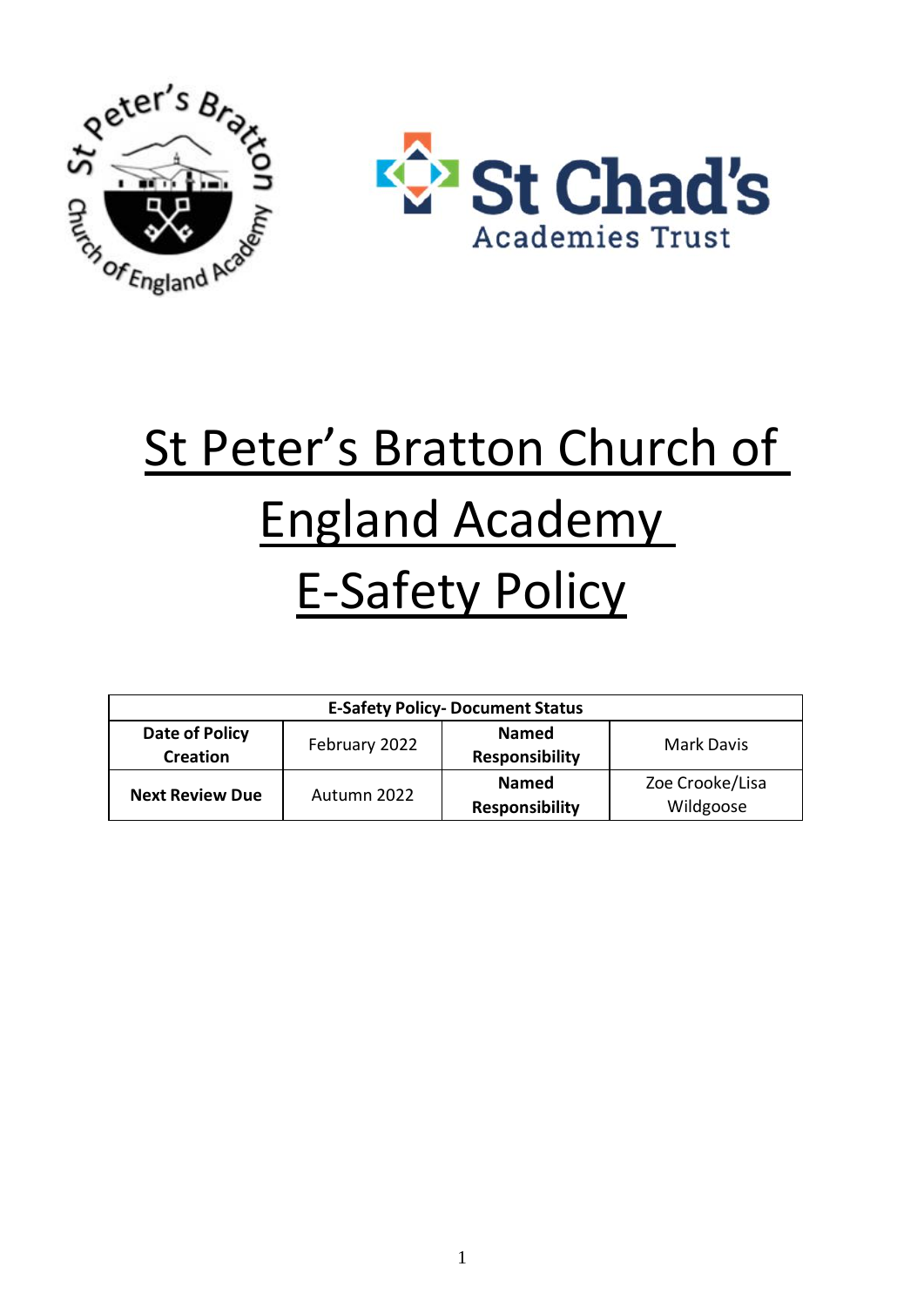ICT in the 21<sup>st</sup> Century is seen as an essential resource to support learning and teaching, as well as playing an important role in the everyday lives of children, young people and adults. Consequently, at St Peter's we need to build in the use of these technologies in order to arm our young people with the skills to access life-long learning and employment. E-safety is not just about technology, it is also about people and their actions.

It involves pupils, staff, governors and parents making best use of technology, information, training and this policy in order to create and maintain a safe online and ICT environment for St Peter's School.

E-safety is part of the wider duty of care of all those who work in schools: equipping children and young people to stay safe online, both in school and outside, is integral to a school's ICT curriculum.. It may also embedded in Personal Social and Health Education (PSHE) and relationships and sex education (RSE) and includes how students should report incidents (e.g. The Child Exploitation and Online Protection (CEOP) button, via a trusted adult, Childline etc). These buttons are displayed on the school website. Teachers receive annual E-Safety training through The Key. They also undertake two additional staff meetings focussed on safer internet information

In association with the appropriate Acceptable Use Policy Agreement (AUP), this policy forms part of the school's commitment to educate and protect all users when accessing digital technologies, both within and outside school. It should be read in conjunction with other relevant policies, Child Protection/ Safeguarding, Behaviour and Anti-Bullying policies. In England, schools are subject to an increased level of scrutiny of their online safety practices by Ofsted Inspectors during inspections. Since 2015 there have been additional duties under the Counter Terrorism and Security Act 2015, known as the 'Prevent duty', which require schools to ensure that children are safe from terrorist and extremist material on the internet, to prevent people from being drawn into terrorism.

Prevent duty requires school monitoring and filtering systems to be fit for purpose. The school has a filtering system in place and its effectiveness is continuously monitored by Mr Adam Harris (Gold support technician) and Mrs A Martin (Vice Principal).

Our e-safety Policy has been written by the school, following government guidance. It has been agreed by teachers and senior leaders. E-Safety is recognised as an essential aspect of strategic leadership in this school and the Head, with the support of Governors and the Computing team, aims to embed safe practices into the culture of the school.

- The school's e-safety coordinators are the 'Computing team'.
- The Designated Safeguarding Lead Mr M Davis.
- The Deputy Senior Designated Safeguarding Leads are:- Mrs A Martin and Mrs E Oakley.
- The Deputy Designated Safeguarding Leads are :- Mrs N Lewis, Mr R Wilkes, Ms C McCunnin and Mrs S Barker. Wrap around care staff DDSLs are:-Miss G Wyatt, Miss L Woodfinden, Miss E Taylor and Mrs D Kelly.
- The Safeguarding Governor is Peter Taylor .
- The e-safety Policy and its implementation shall be reviewed annually, following updates to Keeping Children Safe in Education.
- It was first approved by the Governors 16.1.18 , updated Sept 2018/February2020/ February 2022 will be reviewedin the Autumn Term 2022.

# **Roles and Responsibilities**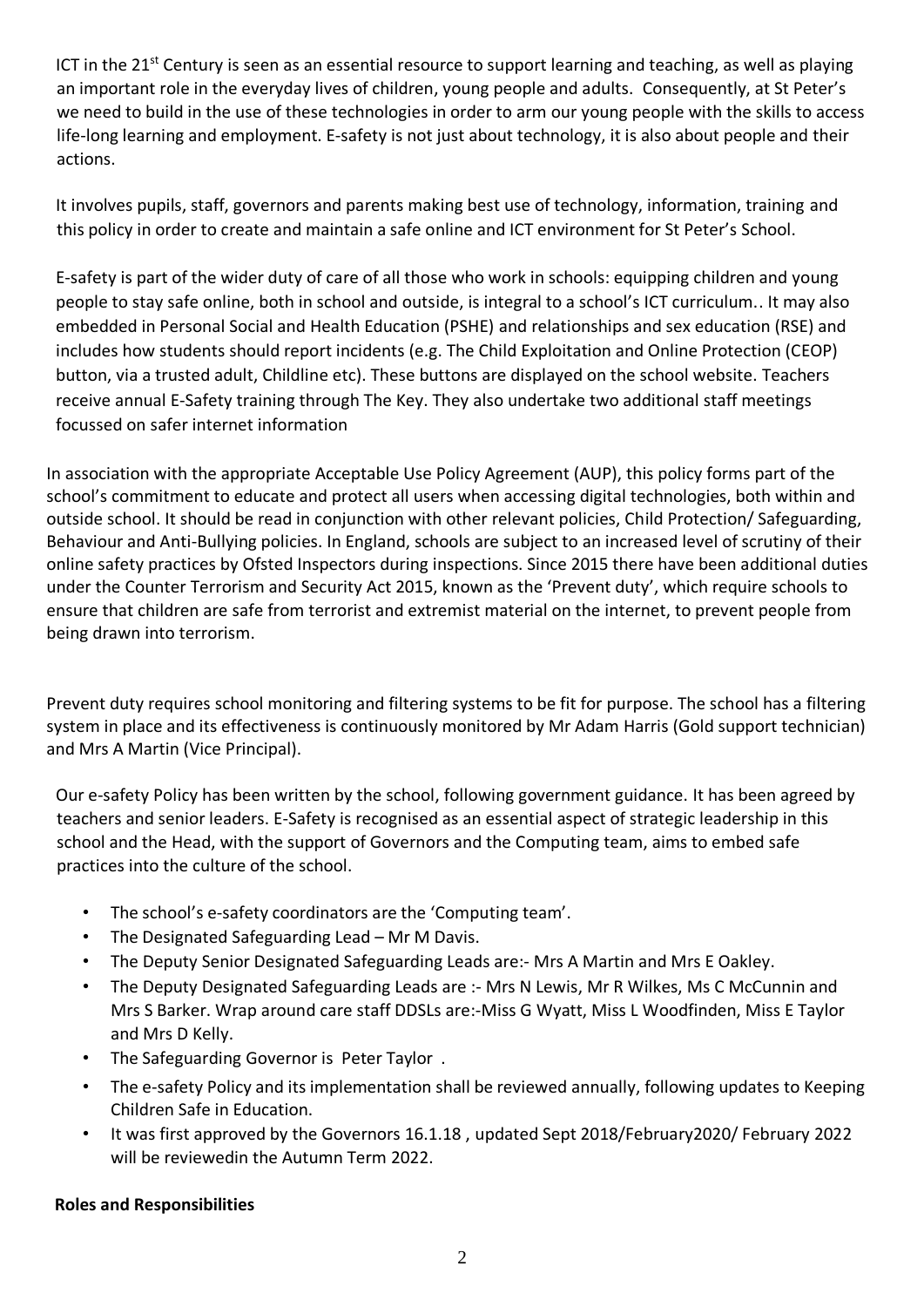#### **Governors**

Good practice would involve termly meetings with the Safeguarding Governor who can then report back to the Curriculum Governors.

## **Principal (who is the e-Safety Co-ordinator)**

- The Principal is responsible for ensuring the safety (including e-Safety) of members of the school community.
- The Principal is responsible for ensuring that all relevant staff receive suitable CPD to enable them to carry out their e-safety roles and to train others colleagues, as relevant.
- The Principal will ensure that there is a system in place to allow for monitoring and support of those in school who carry out the internal e-safety monitoring role. This is to provide a safety net and also support to those colleagues who take on important monitoring roles.
- The Principal should be aware if the procedures to be followed in the event of a serious esafety allegation being made against a member of staff.
- The Principal will take day-to-day responsibility for e-safety issues and has a leading role in establishing and reviewing the school e-safety policy/documents.
- The Principal ensures that all staff are aware of the procedures that need to be followed in the event of an e-safety incident taking place.
- The Principal liaises with school ICT technical staff and the Deputy Principal who is the strategic lead for ICT.
- The Principal/Vice Principal reviews violations on Senso.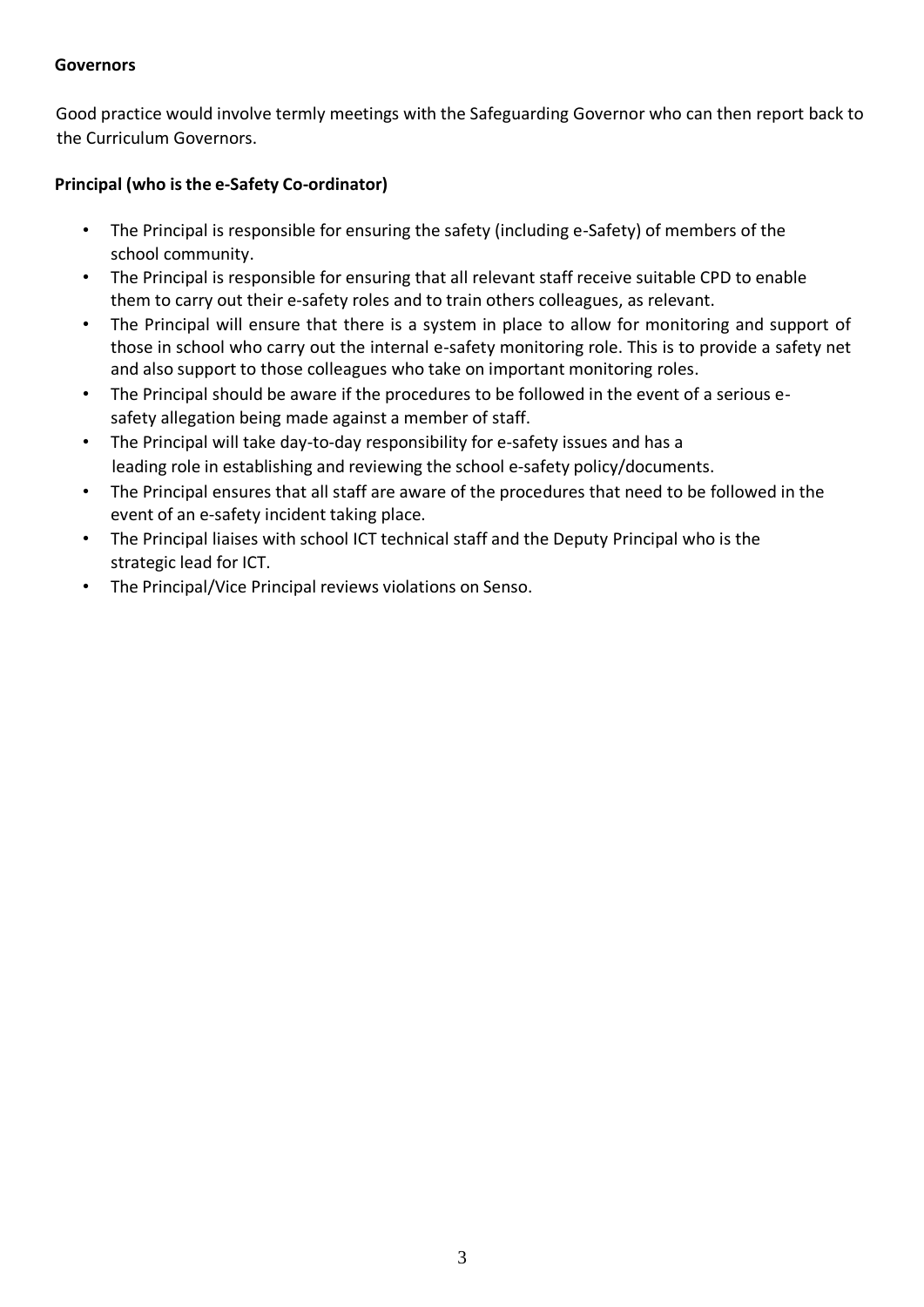## **Teaching and Learning**

The Internet is an essential element in 21<sup>st</sup> century life for education, business and social interaction. The school has a duty to provide students with quality Internet access as part of their learning experience. Internet use is a part of the statutory curriculum and a necessary tool for staff and pupils. It is used to raise the standards of education, support professional work of staff and enhance the schools management. Primarily, it is used to promote pupil achievement.

- The school Internet access will be designed expressly for pupil use including appropriate content filtering
- Pupils will be given clear objectives for Internet use and taught what use is acceptable and what is not
- Pupils will be educated in the effective use of the Internet in research, including the skills of knowledge, location, retrieval and evaluation.
- As part of the ICT (computing) and PSHE/RSE curriculum, all year groups will have opportunities to focus ondifferent elements of staying safe online. This will include topics such as how to use a search engine, e-mail, apps, digital footprints and cyber bullying. St. Peter's follows the Education for a Connected World materials and marks Safer Internet Day annually.
- Pupils use age appropriate apps and websites within the school setting.
- If a child have loaned a device, due to remote learning needs, their use is monitored as per the AUP (Acceptable use policy)

The school will ensure that the use of Internet derived materials by staff and pupils complies with copyright law. Through ICT we ensure that the school meets the needs of all, taking account of gender, ethnicity, culture,religion, language, sexual orientation, age, ability, disability and social circumstances. It is important that in our school we meet the diverse needs of pupils to ensure inclusion for all and that pupils are prepared for full participation in a multi-ethnic society. We also measure and assess the impact regularly through meetings with our SEN coordinators and individual teachers to ensure all children have equal access to succeeding in this subject. Remote learning support is available in the result of a school closure due to a pandemic, through the loaning of devices and/or portable 4 G routers on parent request or identified need.

Pupils are taught in all lessons to be critically aware of the materials / content they access online and are guided to validate the accuracy of information.

## **Authorised Internet Access**

By explicitly authorising use of the school's Internet access pupils, staff, governors and parents are provided with information relating to e-safety and agree to its use:

- All staff must read and sign the 'Acceptable ICT Use Agreement' (Corporate Information Security Policy)
- Parents will be informed that pupils will be provided with Internet access.
- Only school equipment, software and Internet access can be used within the school.

## **World Wide Web**

• The Internet opens up new opportunities and is now an essential part of the everyday world for children: learning, homework and sharing are some of the legitimate and beneficial uses. However,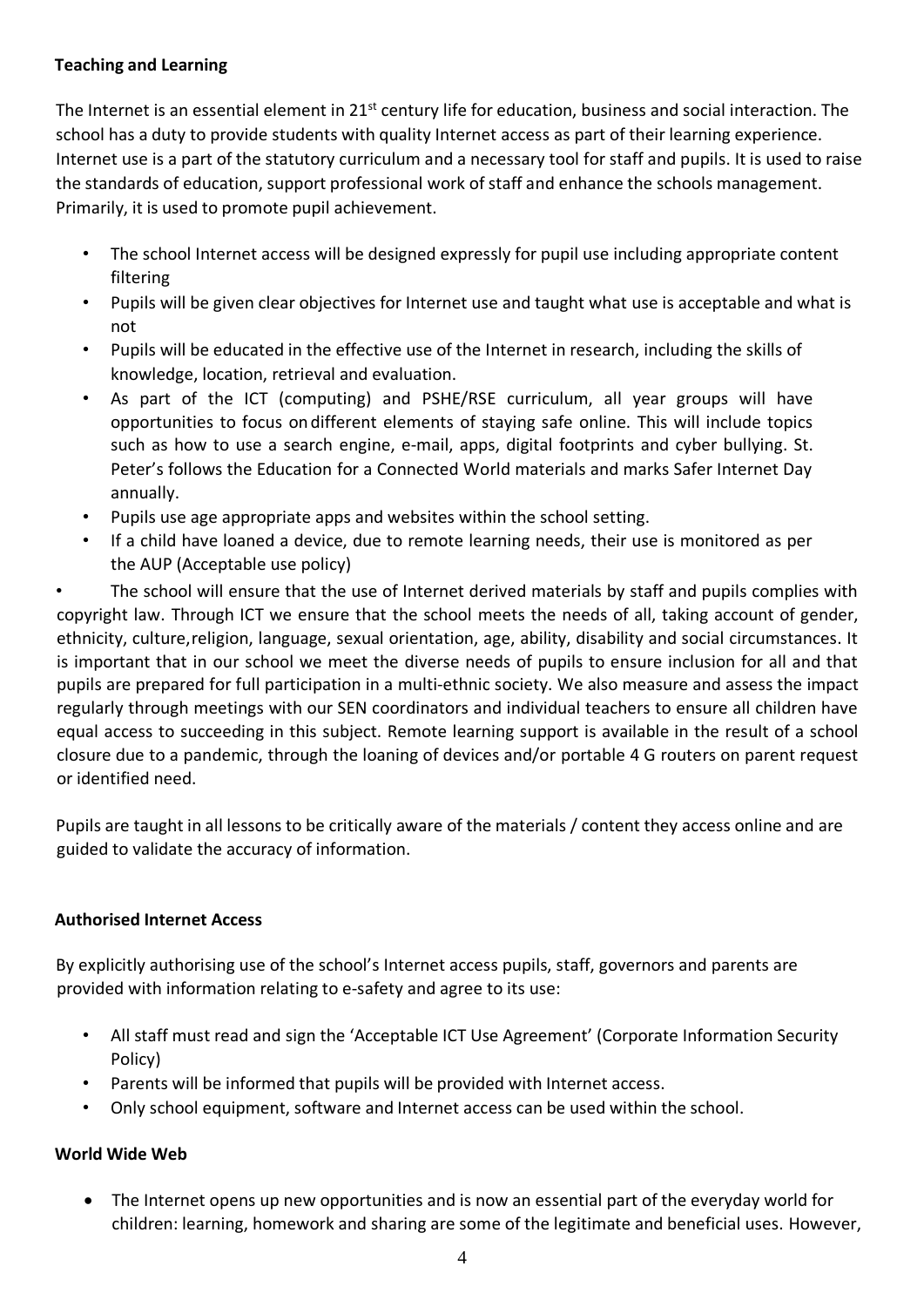there are inappropriate and undesirable elements that must be managed:

- If staff or pupils discover unsuitable sites, the URL (address), time, and content will be recorded by Senso. This is reviewed by the Principal/Deputy Head will review the violations on Senso.
- The school will take all reasonable precautions to ensure that users access only appropriate material. However, due to the global scale and linked nature of Internet content, it is not possible to guarantee that unsuitable material will never appear on a school computer. Neither the school nor Telford and Wrekin Council can accept liability for the material accessed, or any consequences of Internet access.
- The school will work in partnership with the Local Authority to ensure filtering systems are as effective as possible. Within Telford and Wrekin, Senso monitoring software is used throughout the authority and runs behind every software application. The software is designed to protect users and will alert the designated E-Safety co-ordinator of any breaches of the internet use policy. Screenshots are taken by the software at any instance of violation to allow easy tracking of site/words used/user and computer involved.
- Pupils will be taught what Internet use is acceptable and what is not and given clear objectives for Internet use. They will be educated in the effective use of the Internet in research, including skills of knowledge location, retrieval and evaluation. The school will ensure that the use of Internet derived materials by staff and pupils complies with copyright law. Pupils should be taught to be critically aware of the materials they read and shown how to validate information before accepting its accuracy. All classes will have the age appropriate AUP displayed in their classroom, during the first computing lesson of the term they will be reminded of the policy and with discussion will agree to following it. See Appendix 1.
- We encourage pupils to see the Internet as a rich and challenging resource, but we also recognise that it can be difficult to navigate and find useful and appropriate material. Where possible for younger children, we provide pupils with suggestions for suitable sites across the curriculum, and staff always check the suitability of websites before suggesting them to children, or using them in teaching. This includes the use of online videos and games, which are designed to enhance learning.

## **E-mail and Instant messaging**

E-mail and instant messaging are useful and stimulating methods of communication that play an important role in the aspects of our lives today. We believe it is important that pupils at St. Peter's understand the role of e-mail and instant messaging, and how to use the communication tools appropriately and effectively.

- Pupils may only use approved e-mail accounts on the school system
- Pupils must immediately tell a teacher if they receive an offensive e-mail or instant message, In addition pupils mustalert their teacher if they have received an e-mail/message from someone they don't really know or trust. They are encouraged not to open attachments from these sources.
- Pupils must not reveal personal details of themselves or others in e-mail communication or any other means of communication online (instant messaging, in game chat, video call etc). They should not arrange to meet anyone without agreed parental permission.
- Access in school to external organisations should be written carefully and authorised before sending, in the same way as using outlook.
- The use of TEAMs is to be monitored and the chat function disabled between children.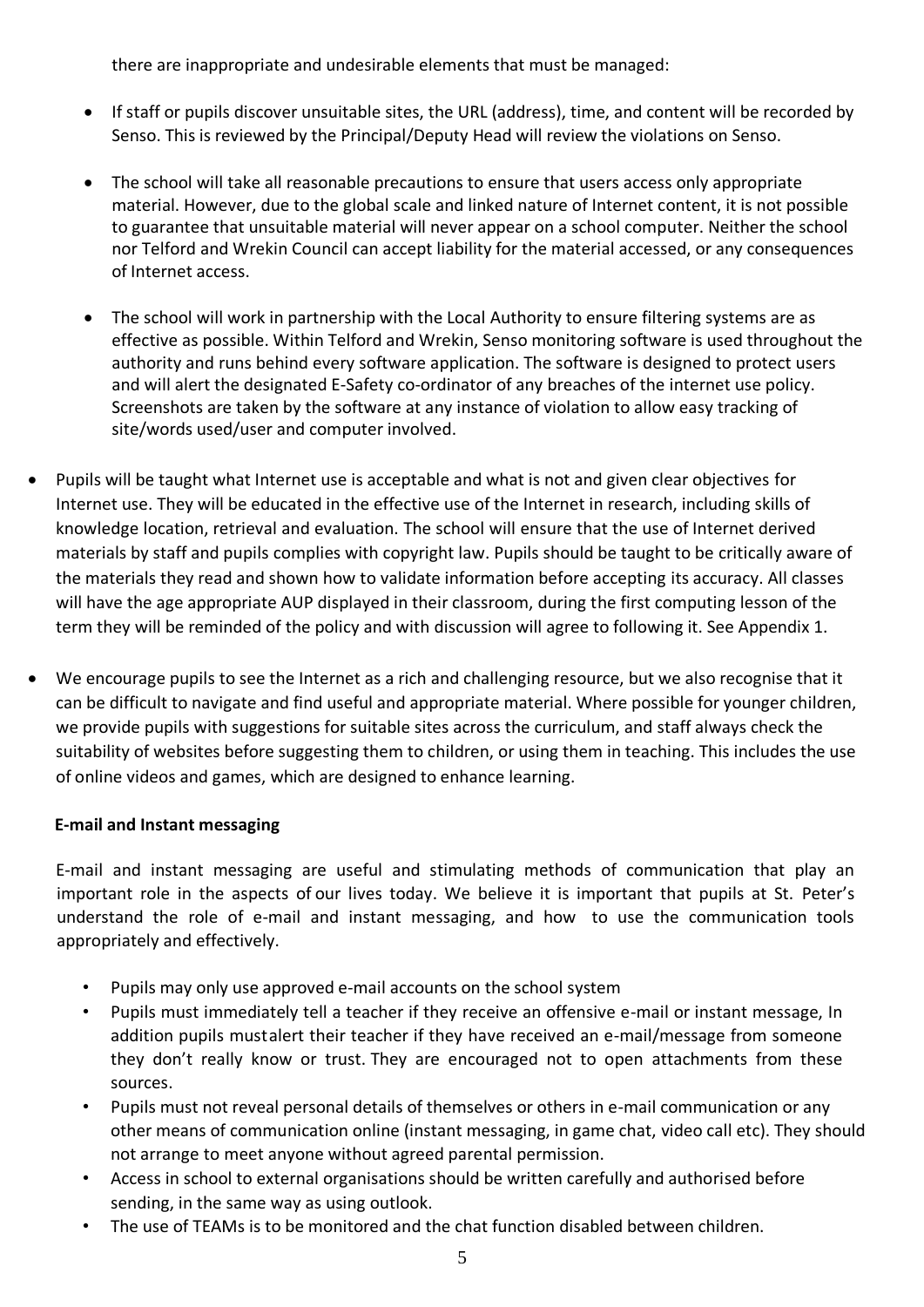Parent and teacher conversations should be within the child's individual channel during remote learning.

• Chain letters, spam, advertising and all other emails from unknown sources will be deleted without opening or forwarding. Pop ups shall not be clicked on.

## **Security and passwords**

Passwords should be changed regularly. The system will inform users when the password is to be changed. Pupils and staff should never share passwords and staff must never let pupils use a staff log-on. Staff must always lock their PC if they are going to leave it unattended, even for a short period of time e.g breaktime. They should log out of devices if they have finished using them. Children are reminded of the importance of keeping their password unique to them , not to share their password with others in the class or let others log on as them.

#### **Social Networking**

Use of social networking sited and newsgroups in the school is not allowed and will be blocked/filtered Pupils will be advised never to give out personal details of any kind that may identify themselves, other pupils, their school or location. The identification of what constitutes as personal information is taught across the school. This will also include not using personal photographs and videos**.** For information and support on social networking and "sexting" please access these sites, which will form the basis and assist with e safety education, support and policy in our school.

- **[http://swgfl.org.uk](http://swgfl.org.uk/)**/ **[www.thinkuknow.co.uk](http://www.thinkuknow.co.uk/) [www.virtualglobaltaskforce.com](http://www.virtualglobaltaskforce.com/) [www.parentsprotect.co.uk](http://www.parentsprotect.co.uk/) [www.lucyfaithfull.org.uk](http://www.lucyfaithfull.org.uk/) [www.stopitnow.org.uk](file:///C:/Users/Clare.Smyrell/AppData/Local/Microsoft/Windows/INetCache/Content.Outlook/2E9R4MHR/www.stopitnow.org.uk) <http://parentinfo.org/>**
	- Pupils and parents will be advised that the use of social network spaces outside school is inappropriate for primary aged pupils.
	- Pupils will be encouraged to only interact with known friends and family over the Internet and deny access to others.
	- Parents, pupils and staff will be advised of the dangers of discussing pupils, staff or the school on social networking sites. The governors will consider taking legal action, where appropriate, to protect pupils and staff against cyber-bullying and defamatory comments.

## **Reporting**

All breaches ofthe e-safety policy need to be recorded in CPOMs. The details of the user, date and incident should be reported.

Incidents which may lead to child protection issues need to be passed on to one of the Designated Safeguarding Leads immediately. It is their responsibility to decide on appropriate action not the class teachers.

Incidents which are not child protection issues but may require intervention (e.g. cyberbullying) should be reported to the Principal on the same day.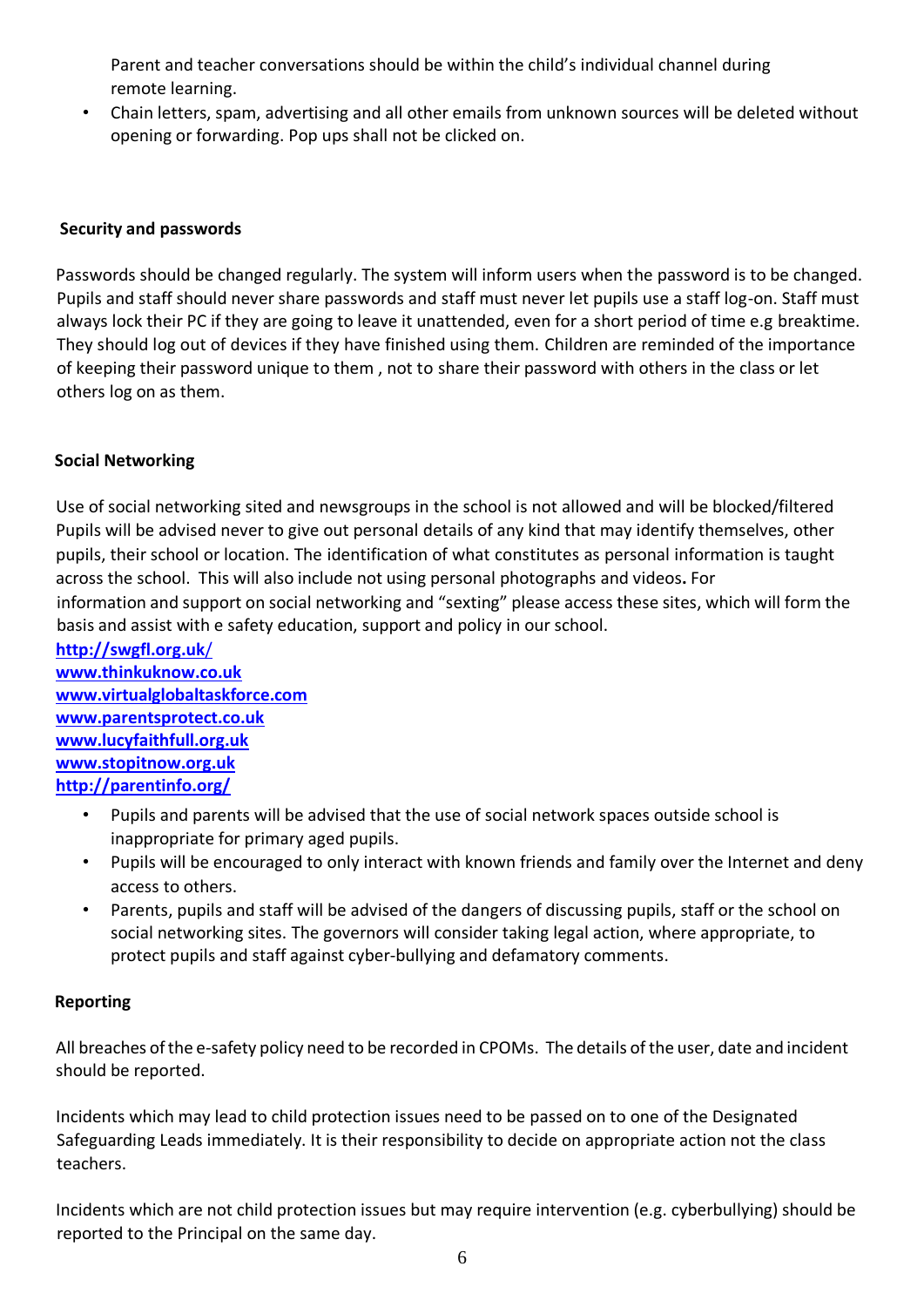Allegations involving staff should be reported to the Principal. If the allegation is one of abuse then it should be handled according to the DFE document titles 'Dealing with allegations of abuse against teachers and other staff.' If necessary, the Local Authority's LADO should be informed.

Evidence of incidents must be preserved and retained.

The curriculum will cover how pupils should report incidents (e.g. Ceop button, trusted adult, Childline) .

# **Mobile Phones**

Most mobile phones have access to the Internet and picture and video messaging. Whilst these are the more advanced features, they present opportunities for unrestricted access to the Internet and sharing of image. There are risks of mobile bullying, including peer on peer abuse or inappropriate contact, conduct, commerce or content

- Pupils are not permitted to bring mobile phones or internet enabled smart watches onto the school premises or on school trips andvisits.
- If a child needs to bring a mobile phone to school, for example Y6 walking home alone or an after-school visit, it must be handed into the school office and collected from there at the end of the day.
- Staff should use the school land-line phones or a school mobile to contact parents. Where this is not possible, for example working at home, staff must withhold their number.
- All staff, visitors and volunteers should ensure that their phones are turned off and stored safely away during the day. Visitor phones are restricted to offices/meeting rooms or are left at the school office.
- Staff may use their mobile phones in the staffroom/one of the school offices. They are not to use their phones when children are in the room (unless they have agreed a specific reason with the Principal).
- Parents and staff cannot use their own mobile phones (apart from the school mobile) on school trips to take pictures of the children.

# **Digital/Video Cameras/Photographs**

Pictures, videos and sound are not directly connected to the Internet but images are easily transferred.

- Pupils will not use digital cameras or video equipment at school unless specifically authorised by staff
- Publishing of images, video and sound will follow the policy set out in this document under 'Publishing Content'
- Parents and carers are permitted to take photos/videos of their own children in school events. Parents should not upload pictures of their own child/ children onto social networking sites that have been taken at school events. These should be shared through email or private messaging arrangements.
- The Principal or a nominee will inform parent(s)/carer(s) and others present at school events that photographs/videos may be taken on the basis that they are for private retention and not for publication in any manner

Staff should always use a school camera to capture images and should not use their personal devices. The class camera should not be removed from school, unless for a class trip or visit and at the end of the day it should be locked in a secure teacher drawer or cabinet. Photos taken by the school are subject to the Data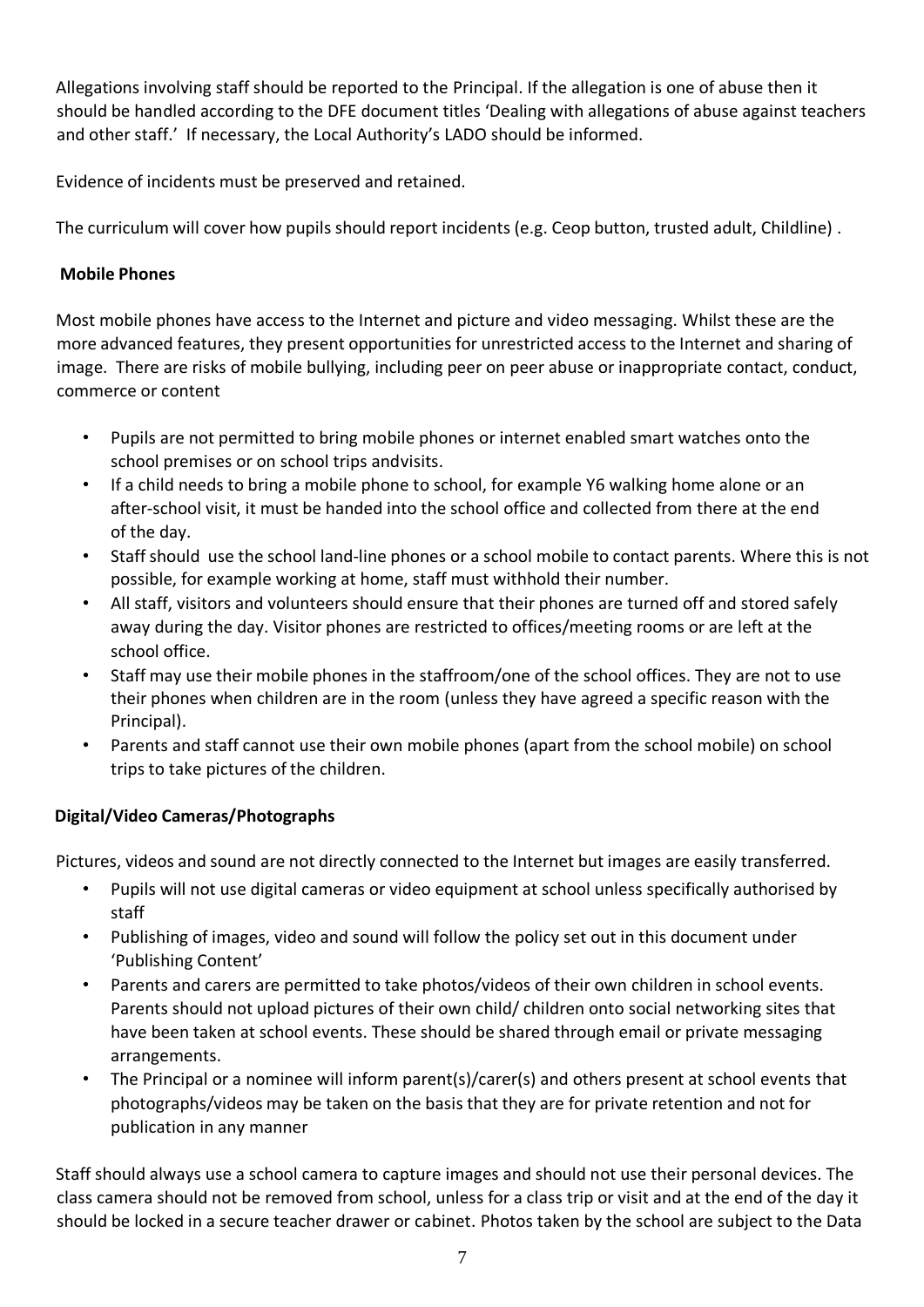Protection act.

## **Published Content, the School Website and School Social Media channel.**

The school website and social media channels are valuable sources of information for parents and potential parents

- Contact details on the Website will be the school address, e-mail and telephone number
- Staff and pupils' personal information will not be published
- The Principal will take overall editorial responsibility and ensure that content is accurate and appropriate
- Photographs and videos that include pupils will be selected carefully
- Parental permission is sought to display photos of children from St. Peter's on our school website or social media channel (Twitter). Full names are not used and any child who is not allowed to appear on social media will have their image obscured, if they appear in a class or group photo.
- Consent from parents will be obtained before photographs of pupils are published on the school website/
- Work will only be published with the permission of the pupil
- Parents should not upload pictures of their own child/ children onto social networking sites that have been taken at school events. These should be shared through email or private messaging arrangements.
- Parents who do not follow the school policy and arrangements explained at an event may be banned from future events.

## **Information System Security**

- School ICT systems capacity and security will be reviewed regularly
- Virus protection will be installed and updated regularly
- Security strategies will be discussed with the Local Authority
- E-safety will be discussed with our ICT support and those arrangements incorporated in to our agreement with them

## **Protecting Personal Data**

Personal data will be recorded, processed, transferred and made available according to the Data Protection Act 1998 and Freedom of Information Act.

## **Assessing Risk**

The school will take all reasonable precautions to prevent access to inappropriate material. However, due to the international scale and linked Internet content, it is not possible to guarantee that unsuitable material will never appear on a school computer. The school does not accept liability for the material accessed, or any consequences of Internet access. The school will audit ICT use to establish if the e-safety policy is adequate and that the implementation of the e-safety policy is appropriate

## **Handling E-Safety Complaints**

- Complaints of Internet misuse will be dealt with by the Principal
- Any complaint about staff misuse must be referred to the Principal
- Complaints of a child protection nature shall be dealt with in accordance with the school child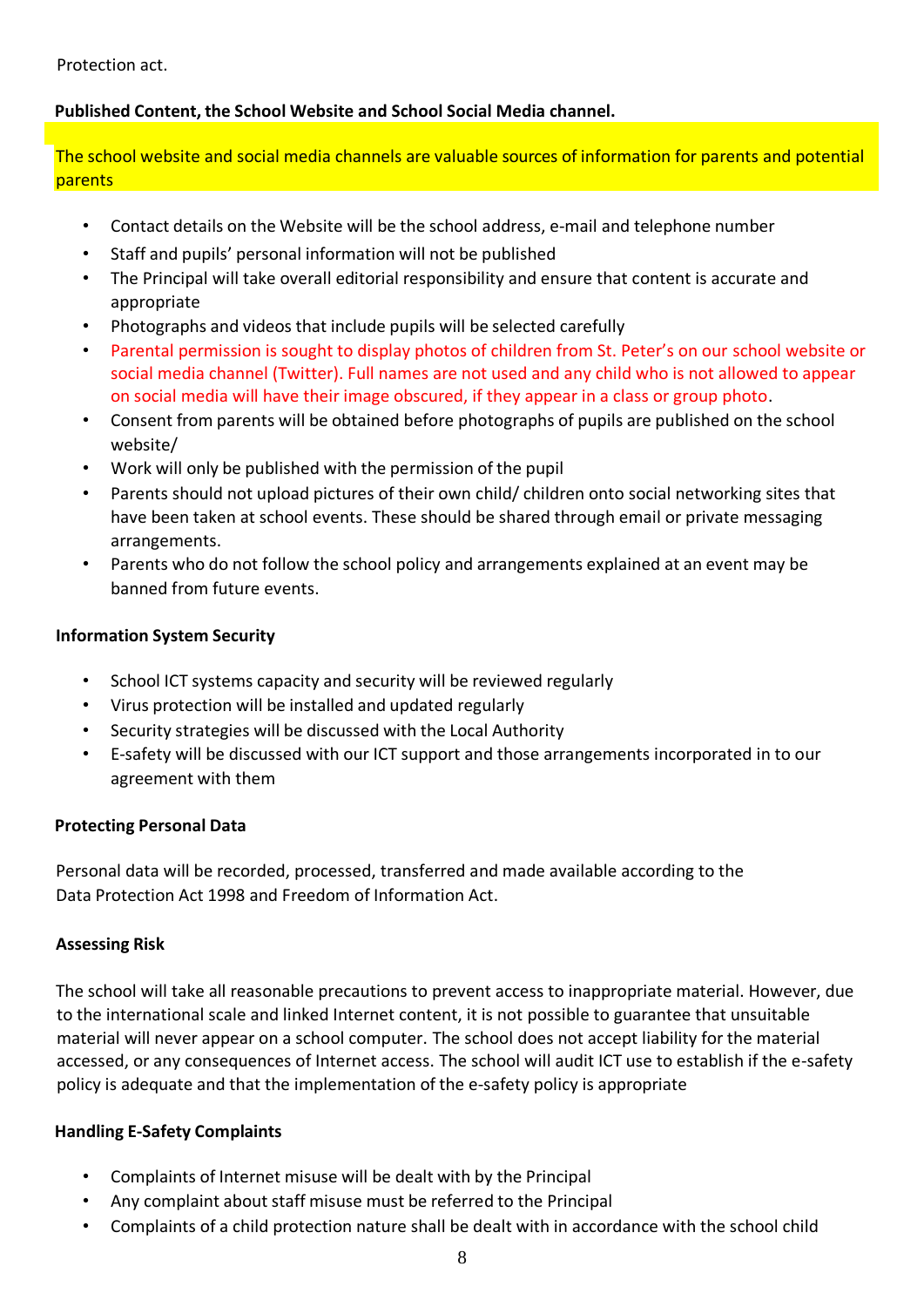protection procedures

- Pupils and parents will be informed of the complaints procedure
- Discussions will be held with the community police officer to establish procedures for handling potentially illegal issues

# **Communication of Policy**

# **Pupils:**

Users are informed that network and Internet use if monitored and traced to the individual user. E-Safety resources are used within school to teach children safe use of the internet. E-safety rules will be posted in all networked rooms and discussed with the pupils at regular intervals throughout the year. A local community police officer will be invited to talk to the children in KS2 about e-safety at home and at school. E-Safety is taught through a range of child-friendly lessons specifically catered to and differentiated for each Key Stage/Year group to teach them all the elements involved. Integrated into this is an annual esafety day dedicated to educating the children around the dangers surrounding internet/digital use. Pupils will be informed of the AUP suitable for their key stage. They will be taught how to follow it and agree to the rules which help them to stay safe online.

# **Staff:**

- All staff will be emailed the School e-safety policy and its importance explained.
- Staff are expected to model appropriate ICT and Internet use at all times. This supports our commitment to encouraging safe and appropriate ICT and Internet use by our pupils both in school and at home.
- All staff sign an Acceptable Use Policy at induction.

# **Parents:**

- Parents attention will be drawn to the School e-Safety Policy in newsletters and on the school website. They will also be given an E-safety parental consent form.
- Parents can access a list of internet safety guides and weblinks through the school website.

# **Further Resources**

We have found these websites useful for e-Safety advice and information.

| Home   CEOP Education (thinkuknow.co.uk)  | Set up by the police with lots of information |
|-------------------------------------------|-----------------------------------------------|
|                                           | for parents and staff including a place to    |
|                                           | report abuse                                  |
| Childnet - Online safety for young people | Non-profit organisation working with others   |
|                                           | to 'help make the Internet a great and safe   |
|                                           | place for children'                           |
| Keeping children safe online   NSPCC      | Advice and support on online safety           |
|                                           | including cyber bullying and inappropriate    |
|                                           | and sexual behaviour.                         |